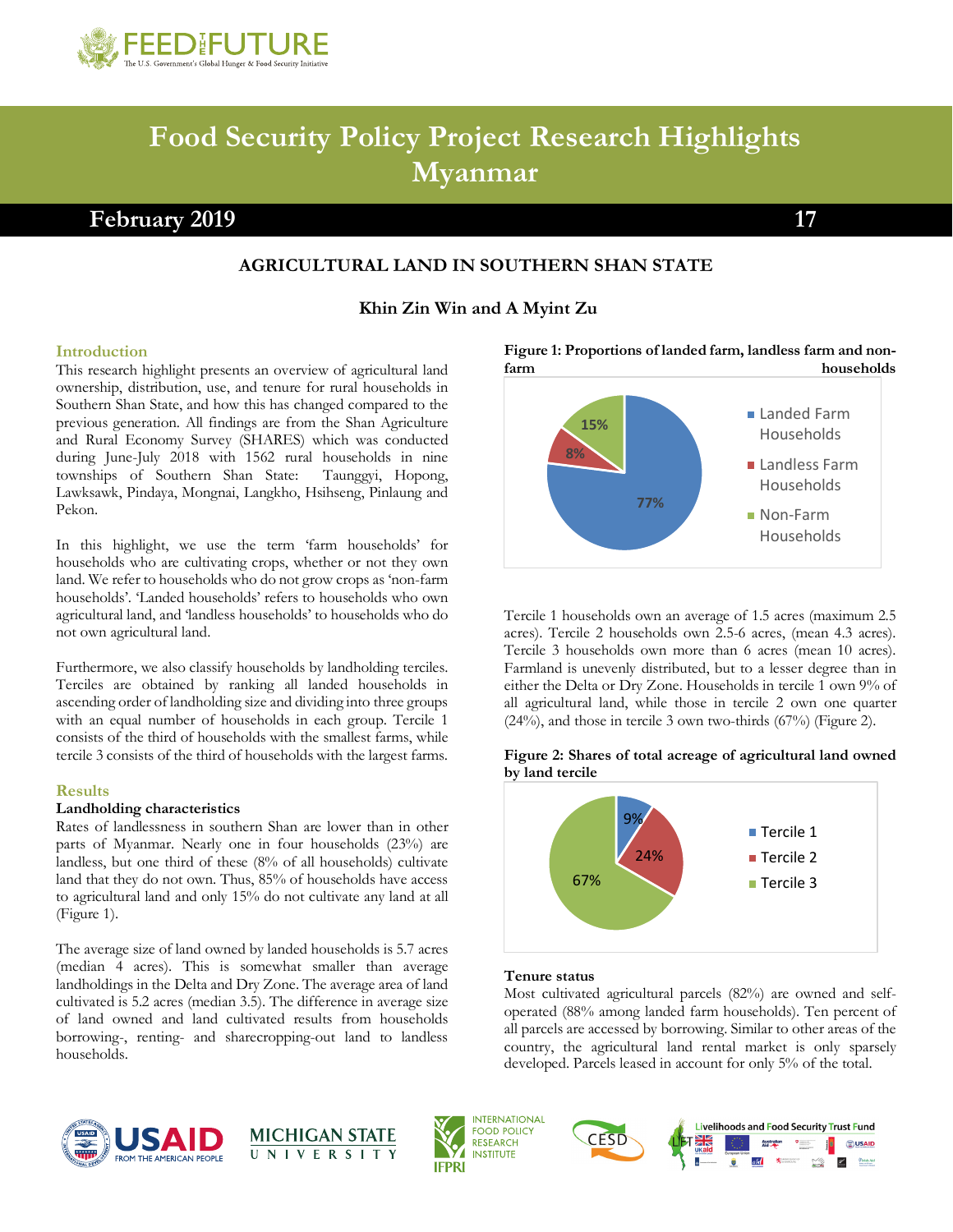Most of the land that is borrowed or rented is utilized by landless farm households. Borrowed parcels account for more than half (53%) of the farmland used by landless farm households. In most cases, land is borrowed from parents, in advance of inheritance. Landless farm households that access land in this way can therefore be considered as 'transitory landless'. One-quarter of the parcels (26%) accessed by landless farm households are leased-in, while 6% of parcels used by these households are obtained by mortgaging-in and sharecropping, respectively (Table 1).

| Table 1: Tenure status of operated agricultural parcels, by |  |  |  |
|-------------------------------------------------------------|--|--|--|
| household type $(\%$ of parcels)                            |  |  |  |

| Tenure status         | A11<br>farm<br>HН | Landed<br>farm<br>HН | Landless<br>farm HH |
|-----------------------|-------------------|----------------------|---------------------|
| Owned & operated      | 82                | 88                   | $\theta$            |
| Borrowed in           | 10                | 7                    | 53                  |
| Leased in             | 5                 | 3                    | 26                  |
| Sharecropped in       | 1                 | $\mathbf{1}$         | 6                   |
| Shifting Cultivation  | 0.8               | 1                    | 3                   |
| Mortgaged in          | 0.5               | 0.1                  | 6                   |
| Settled illegally     | 0.2               | 0.1                  | 2                   |
| Owned by<br>community | 0.2               | $\cup$               | 3                   |

#### **Farmland categories**

Upland (*ya*) is the main type of agricultural land in our survey area, accounting for three-quarters (77%) of all farmland. Irrigated lowland (*le*) accounts for 13%. Most households (83%) have a small garden, (i.e. cultivate crops in their home compound). Crops grown in home gardens may contribute substantially to both household food consumption and income. We consider any home compound greater than 0.5 acres on which crops are grown to be agricultural land, and refer to these parcels as 'home farms'. 'Home farms' represent 10% of all agricultural parcels and 5% of the total acreage of agricultural land (Figure 3).

**Figure 3: Share of agricultural parcels and acreage under different land categories**



#### **Land documentation**

Formal land titling is less common in southern Shan than in lowland areas of Myanmar such as the Dry Zone. Only 25% of all agricultural parcels have any documentation related to land ownership or tenure. Among these, less than half (49%) have Form 7 (the most secure form of land title, introduced in 2012).

#### **Figure 4: Type of document held as share of all parcels with any documentation**



Thirty percent of parcels still have Form 105 (the title document that pre-dates Form 7), suggesting land records have been updated slowly in Southern Shan compared to other areas of the country. Fourteen percent of parcels with documents have a sales or rental contract (Figure 4).

There is a high degree of gender disparity in formal land titling. Land title and tenure documents are mainly in the name of a male household member, usually the household head (72%). Only 10% of agricultural parcels with documentation are held by women (usually the female household head or spouse of male household head) and 2% are in the name of both head and spouse. Thirteen percent are in the name of another household member. Three percent are in the name of former owners, indicating that documents were not updated after land transferring ownership (Figure 5).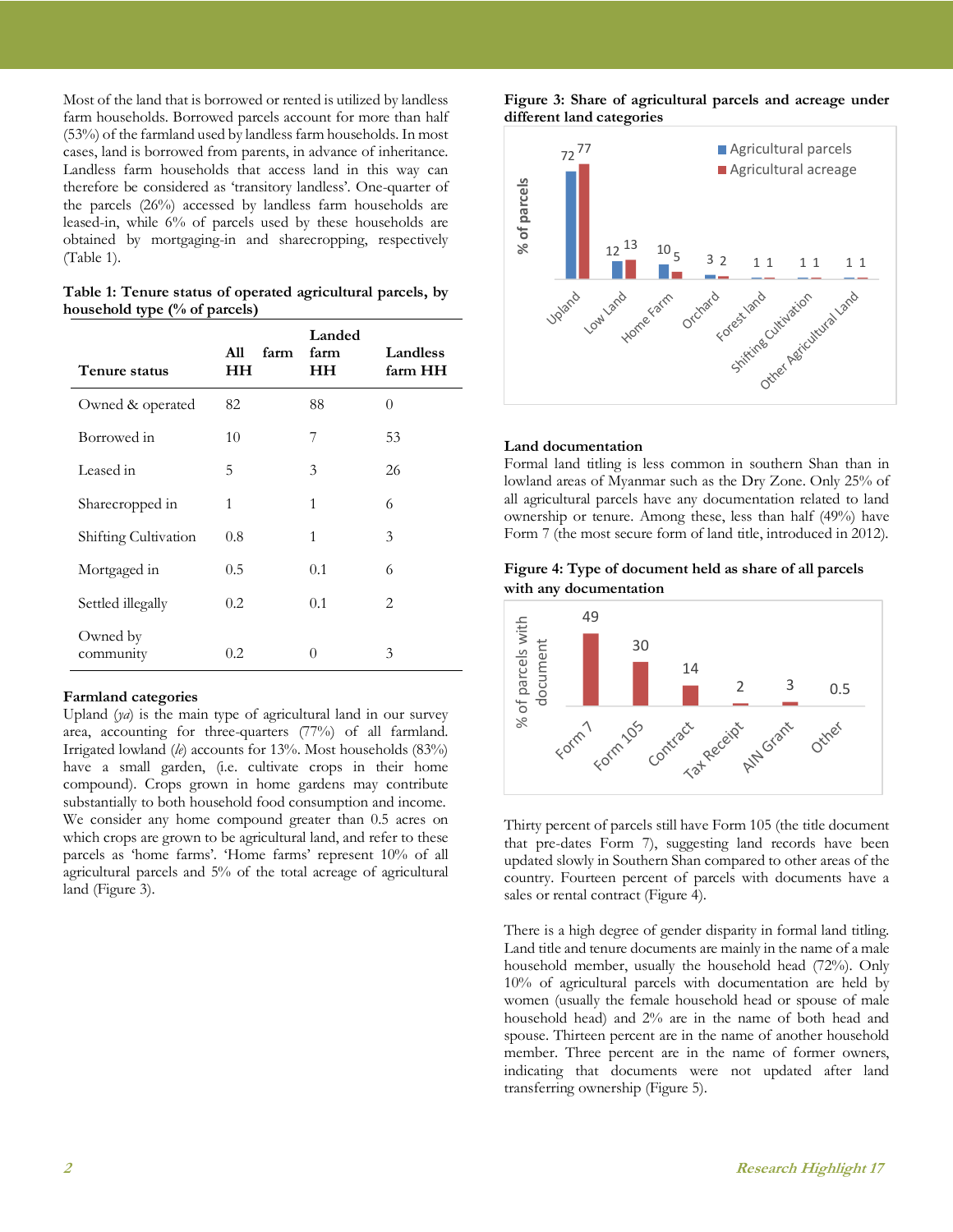



#### **Generational changes in landownership**

Table 2 compares the landowning status of the current the household head and spouse with that of their parents. Most couples remain in the same landowning category as their parents - either landed (63%) or landless (9%). There is a surprisingly high degree of mobility between landowning groups across generations. More than a quarter of households changed group, and the share of landed households increased by 2% overall compared to the previous generation. This small increase is somewhat surprising, but may reflect a changing surprising, but may reflect a changing conceptualization of land as property, as compared to the previous generation.

The average area of land owned by households in the previous generation was 30% larger than that owned by households of the current generation (7.4 acres versus 5.7 acres). Half of all household heads and spouses reported having inherited agricultural land from their parents, among which 60% were male and 40% are female.

**Table 2: Landowning status of current household head and spouse and their parents**

| Parents owned               | Household currently owns agricultural<br>land $(\%)$ |     |       |  |
|-----------------------------|------------------------------------------------------|-----|-------|--|
| agricultural land<br>$(\%)$ | No                                                   | Yes | Total |  |
| No                          | Q                                                    | 15  | 24    |  |
| Yes                         | 13                                                   | 63  | 76    |  |
| Total                       | 22                                                   | 78  | 100   |  |

Shifting cultivation was once widely practiced in Shan State, but the practice has disappeared almost entirely in the surveyed area (Figure 6). One-quarter (23%) of the parents of current household heads and spouses reported having practiced shifting cultivation during their lifetime. This share has declined sharply in the current generation. Only 9% of current households report having ever practiced shifting cultivation, and just 2% report still doing so at the time of the survey.





The main reason behind this decline is a closing of the land frontier, with the most accessible forestlands nearby the villages having been cleared. It is likely that many of these lands have since been brought under permanent cultivation. Respondents mentioned that it was no longer possible to access more forestland (41%) and that it is not easy to reach the plots for shifting cultivation (21%). Others mentioned that sedentary cultivation is more profitable (13%) or that they had insufficient labor for shifting cultivation (12%). Only 4% of households reported that they gave up shifting cultivation because authorities prevented them from doing so (Table 3).

#### **Table 3: Reasons for stopping shifting cultivation**

|                                         | $%$ of |
|-----------------------------------------|--------|
| Reason                                  | HН     |
| Not possible to access more forest land | 41     |
| Hard to reach                           | 21     |
| Sedentary cultivation easier/profitable | 13     |
| Insufficient labor                      | 12     |
| Unable to control weeds                 | 6      |
| Prevented from doing by authorities     |        |
| Insufficient rainfall to grow crops     |        |

The number of households giving up shifting cultivation increased steadily before 2003, and at a more rapid pace after that (Figure 7).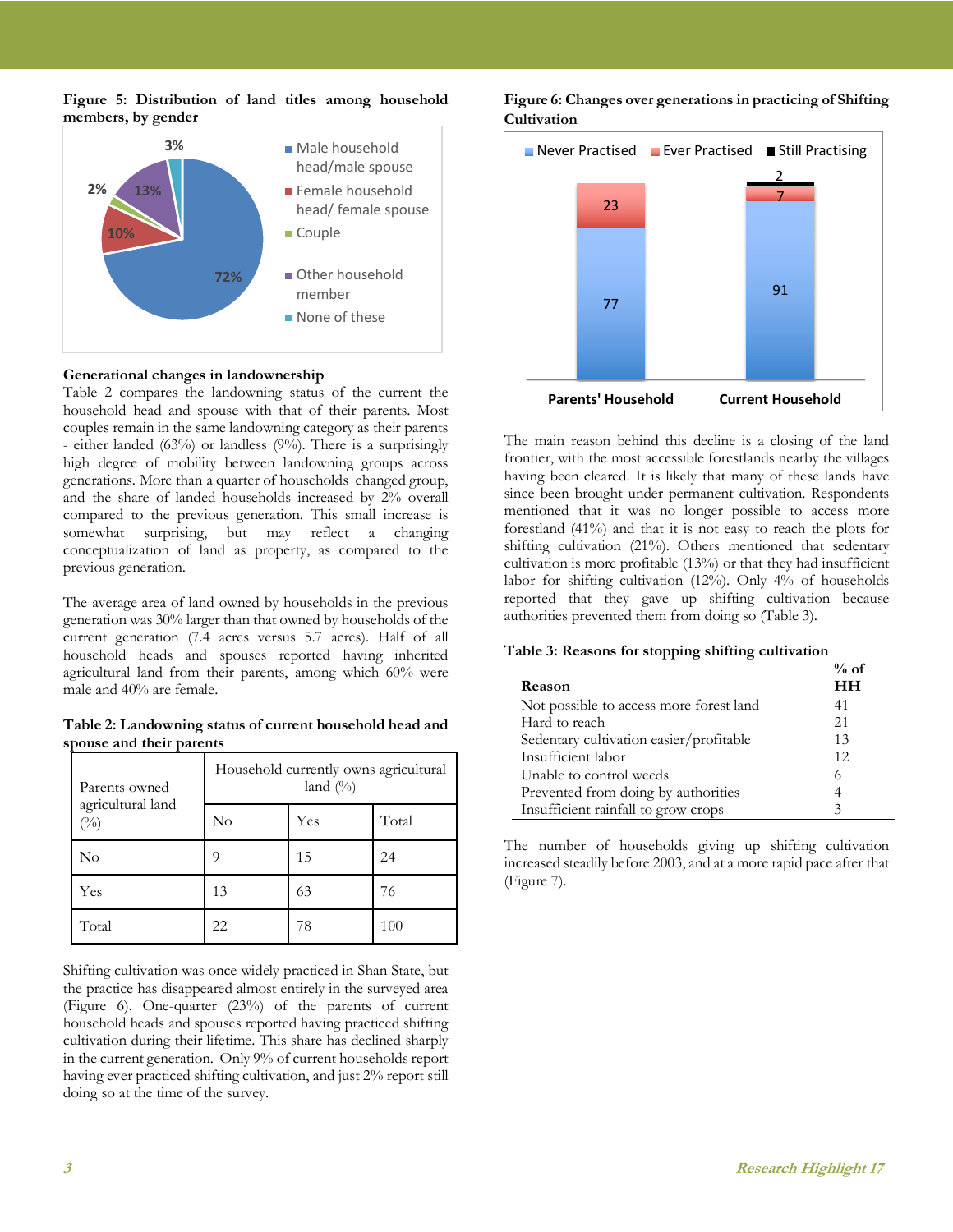**Figure 7: Cumulative frequency of cessation of shifting cultivation, by year (1988- 2017)** 



#### **Disposed Parcels**

We refer to 'disposed parcels' as the agricultural parcels which the household lost or transferred to another person or entity for any reason during the past thirty years. One-quarter (24%) of all households  $(20\%$  currently landed  $+4\%$  currently landless) had disposed of at least one parcel.

#### **Figure 8: Reasons for parcel disposal, by time**



Land confiscation was the single largest cause for disposal, accounting for 30% of disposed parcels (Figure 8). Confiscation was the most common reason for disposal during the period 1988 to 2007, but has become less prevalent during the past decade relative to other reasons. Only 17% of households from whom parcels were confiscated received compensation. Other reasons for parcel disposal include debt (15%), sale to fund investment (15%), sale to pay for medical care (15%), and religious donations (6%).

**Figure 9: Acquisition of disposed parcels** 



Most confiscated parcels were acquired by local individuals or the military rather than being used for public infrastructure or private agricultural concessions. Confiscated parcels were most commonly acquired by local officials (41%), the military (23%) or private individuals (20%). Only 6% were acquired by private companies (Figure 9).

Three-quarters of non-confiscated disposed parcels were acquired by private individuals, suggesting an active market for land sales. Most other non-confiscated parcels (22%) were acquired by family members or relatives, presumably through inheritance.

Loss of land due to confiscation resulted in a higher frequency of negative impacts on households compared to other reasons. Nearly half of all households (48%) who lost a parcel due to confiscation gave up agriculture, and another 25% experienced decreased agricultural income (Table 4).

**Table 4: Outcomes of parcel disposal by reason (% of responses)** 

|                                    | Reason for disposal |                       |              |
|------------------------------------|---------------------|-----------------------|--------------|
| <b>Effect of disposal</b>          | Debt                | To fund<br>investment | Confiscation |
| No negative effect                 | 60                  | 78                    | 10           |
| HH gave up farming                 | 16                  | 9                     | 48           |
| Reduction in farm<br><i>income</i> | 19                  | 9                     | 25           |
| Other effects                      | 5                   |                       | 17           |